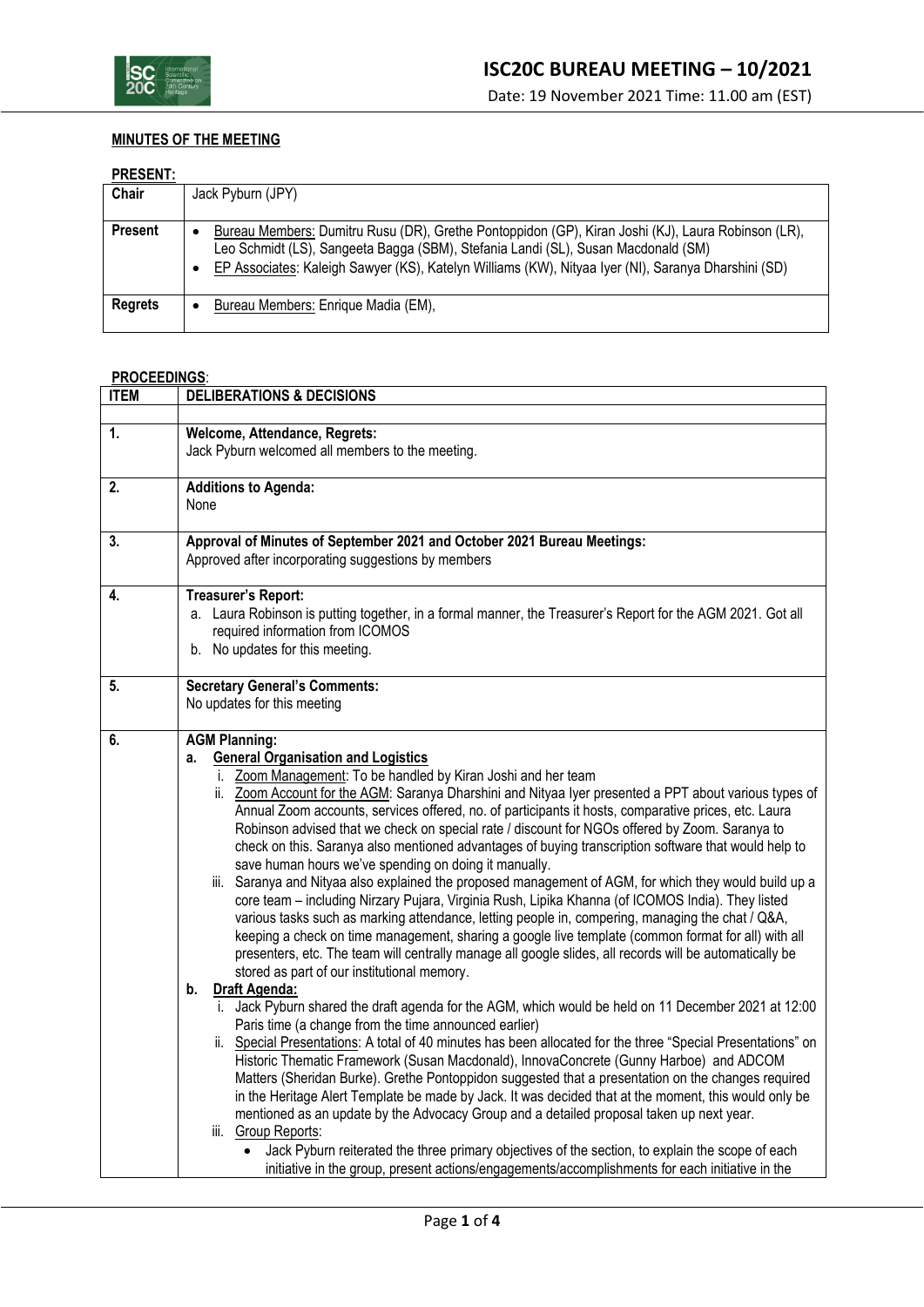

Date: 19 November 2021 Time: 11.00 am (EST)

|    | group over the year and suggest ways in which members can get involved, including who to<br>contact to follow up. Each pair of Group VPs could decide how to subdivide the 20mins allocated<br>for the group presentation in the manner they considered fit and have either a single or a series of<br>presentations for each initiative.<br>Some detailed suggestions had already been made in the draft AGM Agenda circulated earlier by<br>$\bullet$<br>Jack Pyburn.<br>It was decided that in addition to the AGM presentation, the VPs would also prepare and submit a<br>$\bullet$                                                             |
|----|------------------------------------------------------------------------------------------------------------------------------------------------------------------------------------------------------------------------------------------------------------------------------------------------------------------------------------------------------------------------------------------------------------------------------------------------------------------------------------------------------------------------------------------------------------------------------------------------------------------------------------------------------|
|    | written Annual Report on the work done by their Group during the year 2021. The responsibility of<br>getting the required information for each initiative rests with the Group VPs. Kiran Joshi would<br>prepare and send a template for the Group Annual Report to the VPs.<br>iv. 2022 AGM and Invitation:                                                                                                                                                                                                                                                                                                                                         |
|    | Jack Pyburn has already sent to the bureau members and Teresa Cunha Ferriera a draft MoU to<br>be signed between ISc20C and the Faculty of Architecture, University of Porto. The MoU spells<br>out the precise responsibilities of each partner. It will be signed by the Dean, FAUP.<br>ISC20C is responsible for working out details of the AGM on 29th June 2022, while Susan<br>$\bullet$<br>Macdonald and Sheridan Burke are sorting out how the events related to World Heritage and<br>Concrete Conservation (slated for 1 <sup>st</sup> and 2 <sup>nd</sup> July) fit in so that the topics do not in way<br>compromise our responsibility. |
|    | Teresa Cunha Ferriera has been allowed 10 minutes during AGM 2021 to present details of the<br>the 3-day Porto event.                                                                                                                                                                                                                                                                                                                                                                                                                                                                                                                                |
|    | v. Member/NSC/Regional Presentations:                                                                                                                                                                                                                                                                                                                                                                                                                                                                                                                                                                                                                |
|    | Kiran Joshi reported the receipt of 65 Annual Reports from Members + 6 proposals for<br>$\bullet$<br>presentations which would be reviewed by her and Stefania.                                                                                                                                                                                                                                                                                                                                                                                                                                                                                      |
|    | A discussion regarding the possibility of presentation of brief 5 min. presentations by NSCs and<br>other regional groups about their work that support the initiatives of ISC20C. In view of the<br>shortage of time available for the AGM, it was decided to have a separate session for such<br>activities later in the year 2022.                                                                                                                                                                                                                                                                                                                |
|    | <b>Group Reports:</b>                                                                                                                                                                                                                                                                                                                                                                                                                                                                                                                                                                                                                                |
|    | a. Policy Group:                                                                                                                                                                                                                                                                                                                                                                                                                                                                                                                                                                                                                                     |
| Ι. | Journeys to Authenticity (JtA):<br>Leo Schmidt asked for help from Saranya Dharshini & Nityaa Iyer to contribute the report on JtA<br>$\bullet$<br>to be presented during the AGM, explaining the content and current state of the project so that the<br>committee could collaborate with the project.<br>ii. Climate Change:                                                                                                                                                                                                                                                                                                                       |
|    | Leo Schmidt informed that since Sheridan Burke has been actively involved with the subject, he<br>would liaise with her for a report during AGM. Jack mentioned that JPY mentioned that the<br>ADCOM presentation by Sheridan would focus on issues of climate change                                                                                                                                                                                                                                                                                                                                                                                |
|    | A discussion was held on the recent ICOMOS event / meeting on Climate Change. Saranya<br>Dharshini informed that she had participated in the meeting and also chaired a session. She gave<br>a brief report on the event and the various workshops held, the results of some of which can be<br>accessed on the website. Grethe Pontoppidon informed that she too had attended a few sessions<br>and was now reading up, along with Nityaa Iyer, the ICOMOS papers on Climate Change. She<br>suggested that ISC20C should get involved in the subject                                                                                                |
|    | Jack Pyburn suggested that during we go over the list of initiatives and achievements during the<br>$\bullet$<br>January Meeting and make realistic decisions on how much we can take on.                                                                                                                                                                                                                                                                                                                                                                                                                                                            |
|    | iii. Sustainable Development:                                                                                                                                                                                                                                                                                                                                                                                                                                                                                                                                                                                                                        |
|    | No discussion<br>$\bullet$<br>iv. InnovaConcrete:                                                                                                                                                                                                                                                                                                                                                                                                                                                                                                                                                                                                    |
|    | SL provided an update about the ongoing work and future meetings. People can register for the                                                                                                                                                                                                                                                                                                                                                                                                                                                                                                                                                        |
| V. | events by going to the InnovaConceret website<br><b>Madrid-New Delhi Document Publication:</b>                                                                                                                                                                                                                                                                                                                                                                                                                                                                                                                                                       |
|    | Leo Schmidt informed that all 18 translations are complete as PDF and can be launched.                                                                                                                                                                                                                                                                                                                                                                                                                                                                                                                                                               |
|    | Katelyn Williams added that only ISBN need to be incorporated. Discussions were held on the                                                                                                                                                                                                                                                                                                                                                                                                                                                                                                                                                          |
|    | necessity of having the ISBN, considering the considerable costs it would involve. Susan<br>Macdonald and Laura Robinson strongly supported the idea of getting the ISBN since it would                                                                                                                                                                                                                                                                                                                                                                                                                                                              |
|    | provide a professional edge to the document and make it easier to get into libraries.                                                                                                                                                                                                                                                                                                                                                                                                                                                                                                                                                                |
|    | Leo suggested combining all 18 translations into a single document with a single ISBN, but having                                                                                                                                                                                                                                                                                                                                                                                                                                                                                                                                                    |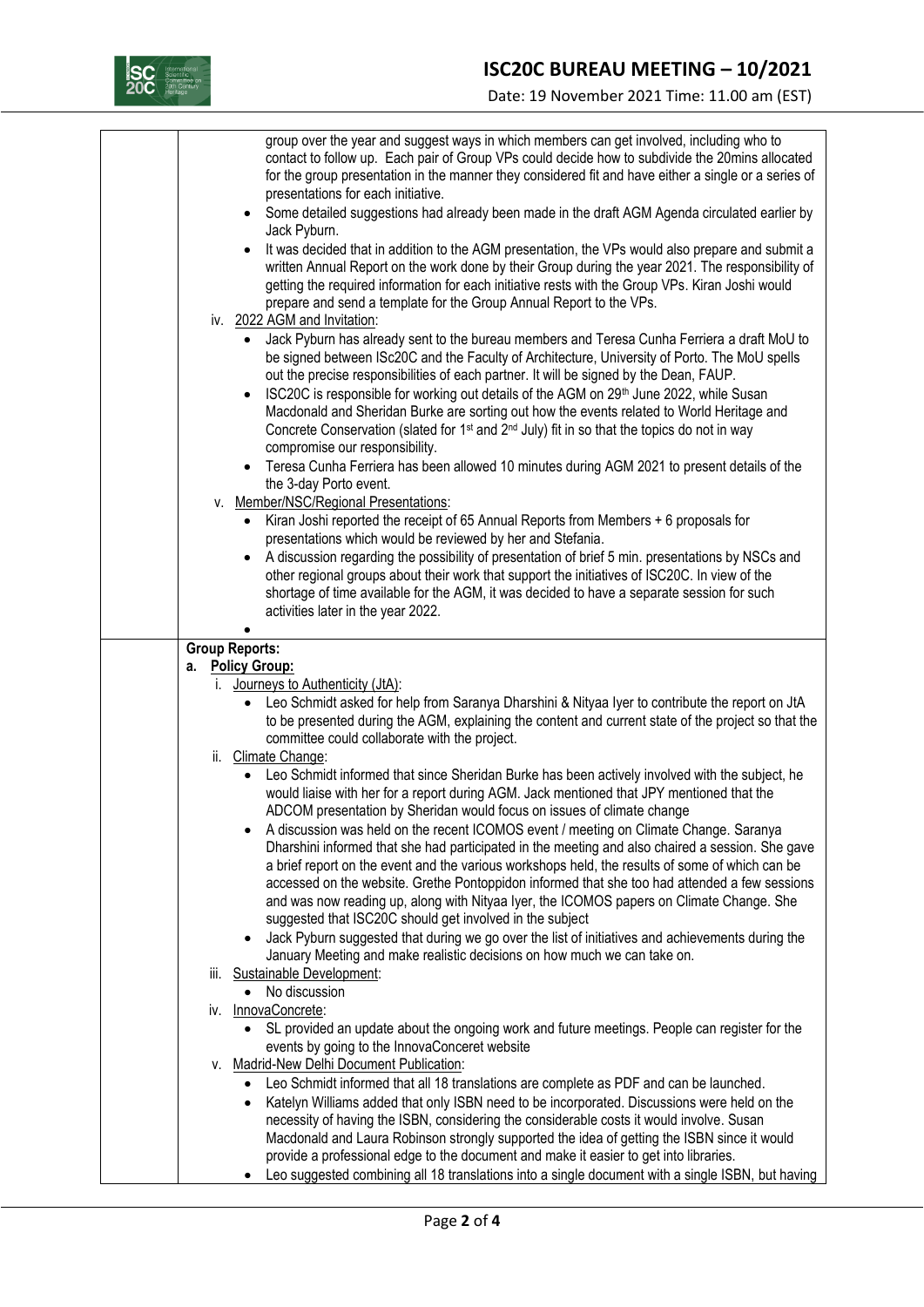

Date: 19 November 2021 Time: 11.00 am (EST)

separate PDFs of each translation (as individual chapters of the publication) for download on website. The suggestion was agreed to.

#### **b. Advocacy Group:**

- i. Heritage Alerts:
	- Stefania Landi would check the status of the Franchi Stadium, Florence. She informed that an architectural competition had been held and the winners would be announced in March 2022.
	- Dumitru Rusu No response from the authorities regarding the National Hotel, Moldova
	- Jack Pyburn VPs should provide an overview and understanding of all cases of HA being handles by the committee during the AGM
- ii. World Heritage Advisory:
	- No discussion
- iii. WM Watch:
- No discussion
- iv. Heritage Applause:
	- No discussion

#### **c. Education Group:**

- i. EP Mentoring Program:
	- Grethe Potoppidon shared that she and Susan Macdonald had a meeting with the bureau EP group and Stefania Landi during which they summarised the EP applications received, and decided to invite 3 of the 5 applicants (2 from India and 1 from Nigeria). They also decided to seek more information from an applicant from Iran so as to have broader geographic representation within the group. Another decision was to invite 3 more EPs (Virginia Rush and 2 Italian applicants) who have shown an interest in ISC20C.
	- Susan Macdonald added that the next step is to work out how the larger EP group is to be contacted and that they had decided to frame a text regarding clarity about their roles and responsibilities in ISC20C, details of the different projects they would work on, and how they would relate to the bureau. Susan and Grethe would soon have a meeting with Jack to clarify some points after which they would be in a position to put the selected EPs in contact with the VPs they would work with.
- ii. Thematic Framework:
	- Nothing new to report
- iii. MAP 2021:
	- No updates
- iv. Toolkit:
	- Jack wondered if the name of the initiative could be changed to "Library" or something that means a "resource".

## **d. Communications Group:**

#### i. Membership:

- Report on New Members: Sangeeta Bagga Mehta presented two applications for Associate Membership from Virginia Rush (Argentina) and Carolina Chaves (Brazil). Both were approved. It was decided that in future all applications would be distributed to the bureau in advance.
- Discussion on definition of "Emerging Professionals": Grethe Pontoppidon sought clarification on the role of an EP compared to an Associate Member of the Bureau. Jack Pyburn explained that the idea behind having Eps associated with the Bureau was building leadership for the future. Nityaa Iyer and Saranya Dharshini shared links to the information package created by ICOMOS international EPWG and explained the current concept of EPs within ICOMOS and the variations used by various NCs and ISCs.
- ii. Website/Social Media:
	- Kaleigh Sawyer gave an update on progress on the new website and problems faced by the group during the process. She would ask for information from all bureau members to continue to update the website. Jack asked if the members had any concerns about the ISC20C website being linked to ISC20C sites on Instagram, FB, Twitter, etc.
	- A discussion was held on how information, photos, etc. would be fed to all these sites, the rules for posting information and who would help Kaleigh help with all this work. Jack emphasised the importance of monitoring the content and ensuring periodical checks, Suggestions were made for